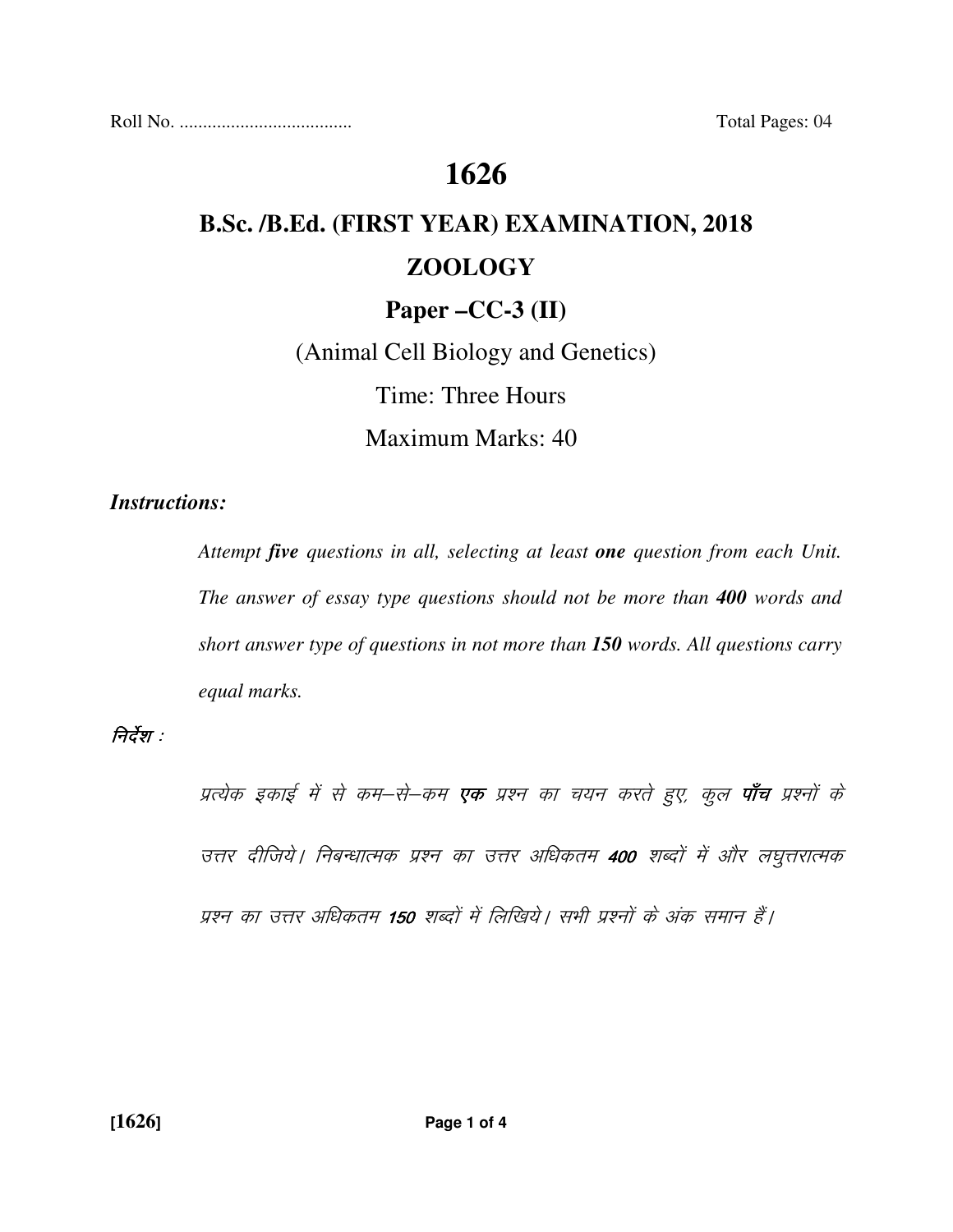## <u>UNIT –I / इकाई – I</u>

|     | Q.1 Describe ultrastructure of mitochondria, chemical composition & function in   |       |  |  |
|-----|-----------------------------------------------------------------------------------|-------|--|--|
|     | detail.                                                                           | [8]   |  |  |
|     | माइटोकॉन्ड्रिया की संरचना, रासायनिक संगठन एवं कार्यों का विस्तार से वर्णन कीजिये। |       |  |  |
|     | $OR$ अथवा                                                                         |       |  |  |
| Q.1 | Write short notes on $-$                                                          |       |  |  |
|     | (1)<br>Characteristics of Prokaryotic (bacterial) cell                            | $[4]$ |  |  |
|     | Glycolysis<br>(2)                                                                 | [4]   |  |  |
|     | निम्न पर संक्षिप्त टिप्पणियाँ लिखिए –                                             |       |  |  |
|     | प्रोकैरियोटिक (जीवाण्विक) कोशिका की विशेषता<br>(1)                                |       |  |  |
|     | ग्लाइकोलिसिस<br>(2)                                                               |       |  |  |
|     | <u>UNIT –II/ इकाई – II</u>                                                        |       |  |  |
|     | Q.2 Write an essay on ER & Golgi complex.                                         | [8]   |  |  |
|     | अंत:प्रदव्ययी जालिका एवं गॉल्जी बॉडी पर निबंध लिखिये।                             |       |  |  |
|     | $OR$ अथवा                                                                         |       |  |  |
|     | Q.2 Write short notes on $-$                                                      |       |  |  |
|     | Difference between Prokaryotic & Eukarytic Ribosomes<br>(1)                       | $[4]$ |  |  |
|     | Polymorphism in Lysosome<br>(2)                                                   | $[4]$ |  |  |
|     | निम्न पर संक्षिप्त टिप्पणियाँ लिखिए –                                             |       |  |  |
|     | यूकैरियोटिक व प्रोकैरियोटिक राइबोसोम में अंतर<br>(1)                              |       |  |  |
|     | लाइसोसोम की बहुरूपता<br>(2)                                                       |       |  |  |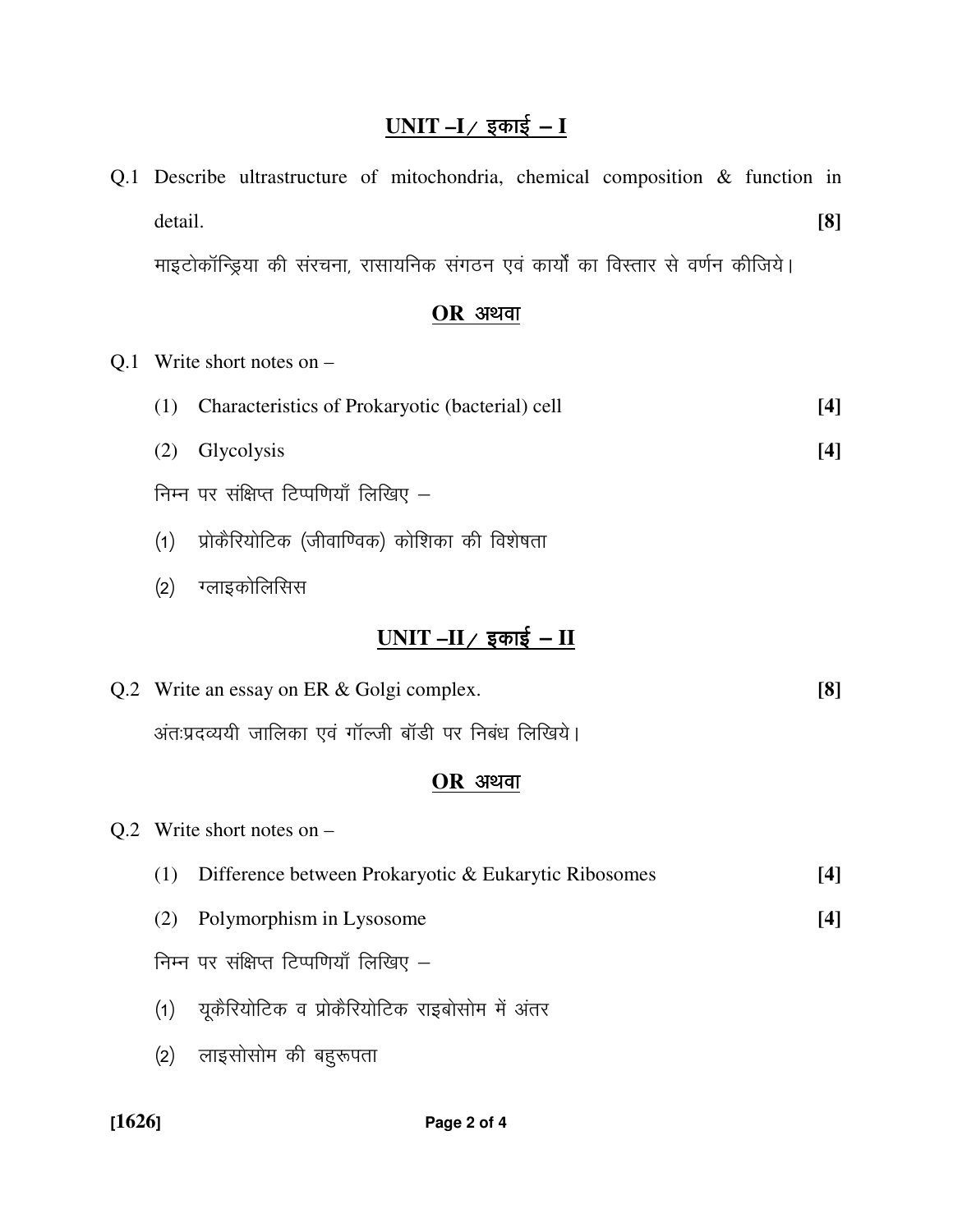## <u>UNIT –III / इकाई – III</u>

| Q.3 Describe the shape, size $&$ structure of Nucleus. | $\lceil 8 \rceil$ |
|--------------------------------------------------------|-------------------|
| केंद्रक के आकार, संरचना का वर्णन कीजिये।               |                   |

## $OR$  अथवा

|           | $Q.3$ (i) | Structural changes in chromosome (duplication & translocation) | [4] |  |
|-----------|-----------|----------------------------------------------------------------|-----|--|
|           | (ii)      | Variation in chromosome number (aneuploidy $\&$ euploidy)      | [4] |  |
|           | (i)       | गुणसूत्रों में संरचनात्मक परिवर्तन (प्रतिलिपि और अनुवादन)      |     |  |
|           | (ii)      | गुणसूत्र संख्या में परिवर्तन (असुगुणिता और सुगुणिता)           |     |  |
|           |           | UNIT –IV / इकाई – IV                                           |     |  |
|           |           | Q.4 Describe Mendelian principles of Inheritance in brief?     | [8] |  |
|           |           | मेन्डल के वंशानुक्रम सिद्धांतों का वर्णन कीजिए।                |     |  |
| $OR$ अथवा |           |                                                                |     |  |
|           |           | Q.4 Write short notes on $-$                                   |     |  |

| (i)  | Law of Independent Assortment         | [4] |
|------|---------------------------------------|-----|
| (ii) | Codominance                           | [4] |
|      | निम्न पर संक्षिप्त टिप्पणियाँ लिखिए - |     |
| (i)  | स्वतंत्र अपव्यूहन का नियम             |     |
| (ii) | सहप्रभाविता                           |     |